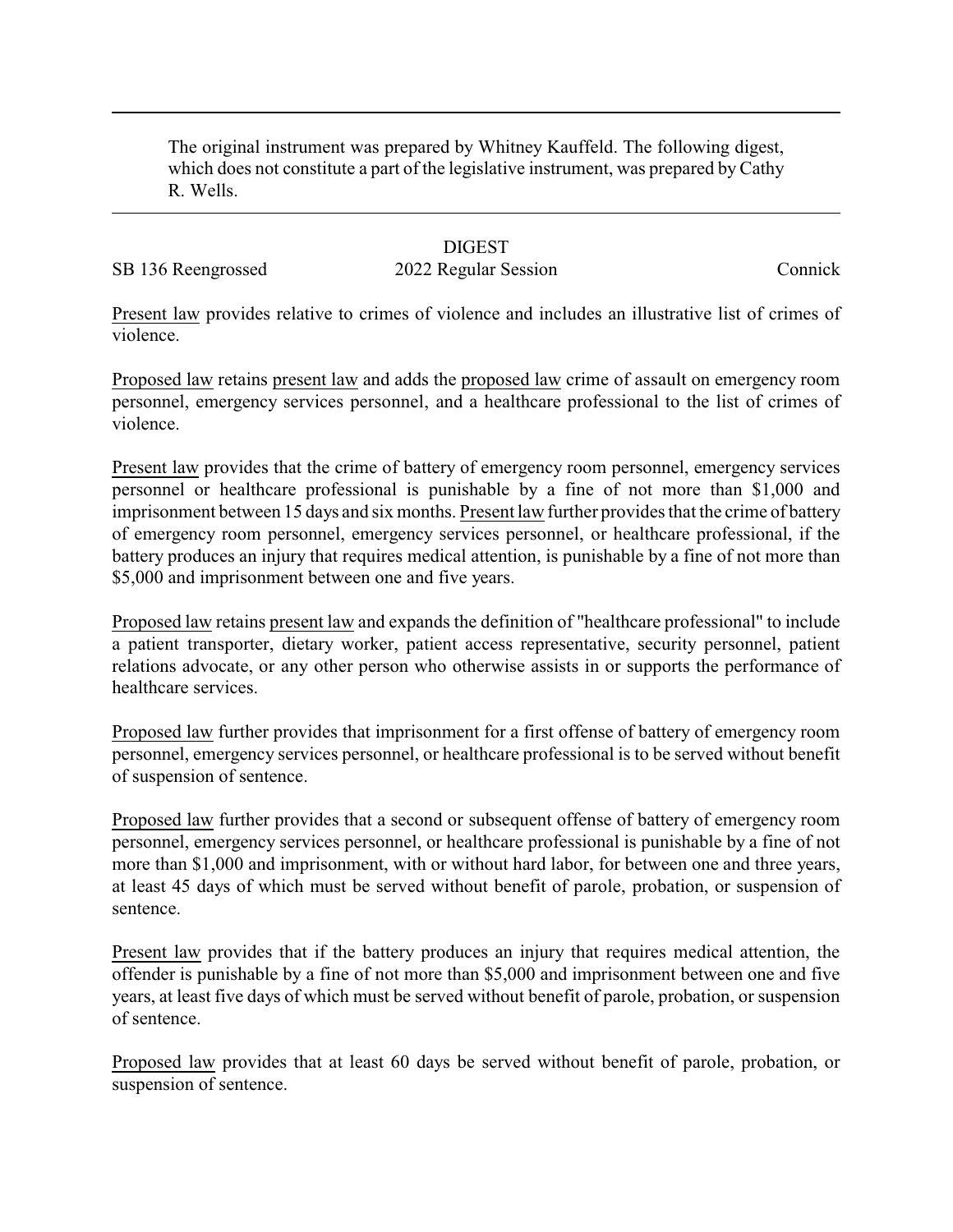Proposed law provides that on a second or subsequent offense, if the battery produces an injury that requires medical attention, the offender is punishable by a fine of not more than \$10,000 and imprisonment between two and five years, at least 90 days of which must be served without benefit of parole, probation, or suspension of sentence.

Proposed law otherwise retains present law.

Proposed law creates the crime of assault on emergency room personnel, emergency services personnel, or a healthcare professional, which is defined as an assault committed when the offender has reasonable grounds to believe that the victim is a emergencyroom personnel, emergencyservices personnel, or a healthcare professional acting in the performance of his duties.

Proposed law defines "assault," "emergency room personnel", "emergency services personnel," and "healthcare professional" for the purposes of proposed law.

A violation of proposed law is punishable by a fine of not more than \$1,000, or imprisonment between 30 and 180 days, or both.

Proposed law creates the crime of unlawful disruption of the operation of a healthcare facility, defined as the intentional communication of information that the commission of a crime of violence is imminent or in progress, or that a circumstance dangerous to human life exists or is about to exist, when committed under any one or more of the following circumstances:

- (1) When the offender's actions cause emergencyroom personnel, emergencyservices personnel, or healthcare professionals at a healthcare facility to be in sustained fear for their safety, and a reasonable person would have known that his actions could cause sustained fear.
- (2) When the offender's actions cause the evacuation of a healthcare facility, and a reasonable person would have known that his actions could cause an evacuation.
- (3) When the offender's actions cause any other serious disruption to the operation of a healthcare facility, and a reasonable person would have known that his actions could cause serious disruption to the operation of a healthcare facility.

Proposed law defines "healthcare facility", "emergency room personnel", "emergency services personnel", and "healthcare professional" for the purposes of proposed law.

A violation of proposed law is punishable by a fine of not more than \$1,000, or imprisonment, with or without hard labor, between one and five years, or both.

Effective August 1, 2022.

(Amends R.S. 14:34.8(A)(1), (B)(3), and (C); adds R.S. 14:2(B)(56), 38.5, and 40.9)

Summary of Amendments Adopted by Senate